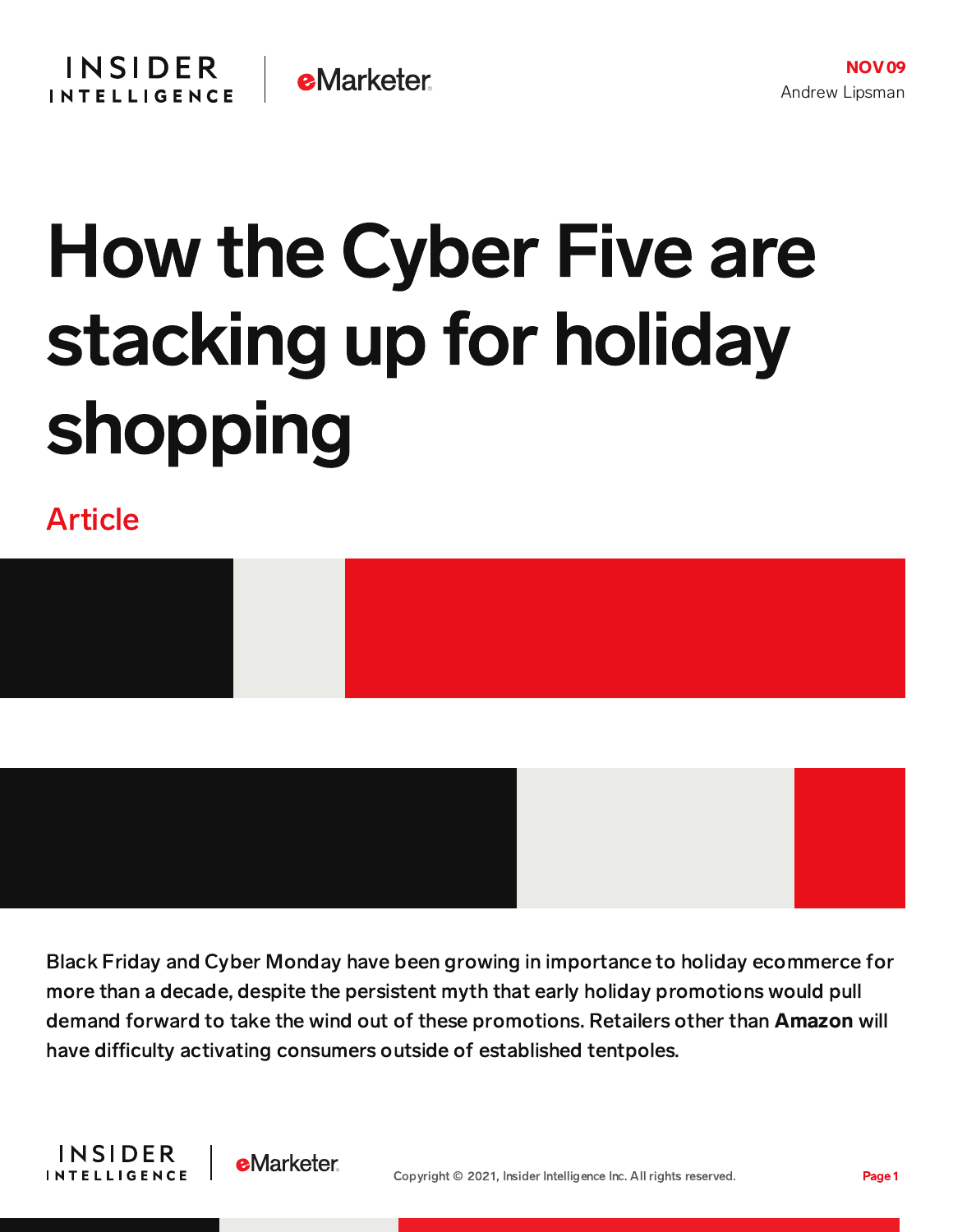However, because Amazon hosted a mid-October event last year, demand was materially pulled forward. As a result, the Cyber Five period (Thanksgiving through Cyber Monday) noticeably underperformed season-average growth rates. Nevertheless, Cyber Monday, Black Friday, and Thanksgiving were still the top three ecommerce spending days for the season.

What's in store for this year?

We expect the Cyber Five to deliver strong sales volume and solid (if unspectacular) growth rates. We forecast the period will marginally increase its share of holiday ecommerce from 18.4% to 18.5% but still down from its high of 20.0% in 2019.



Each Cyber Five shopping day will surpass \$5 billion. The top two days—Cyber Monday and Black Friday—will top \$10 billion, but Thanksgiving Day and the weekend will post the strongest growth rates.



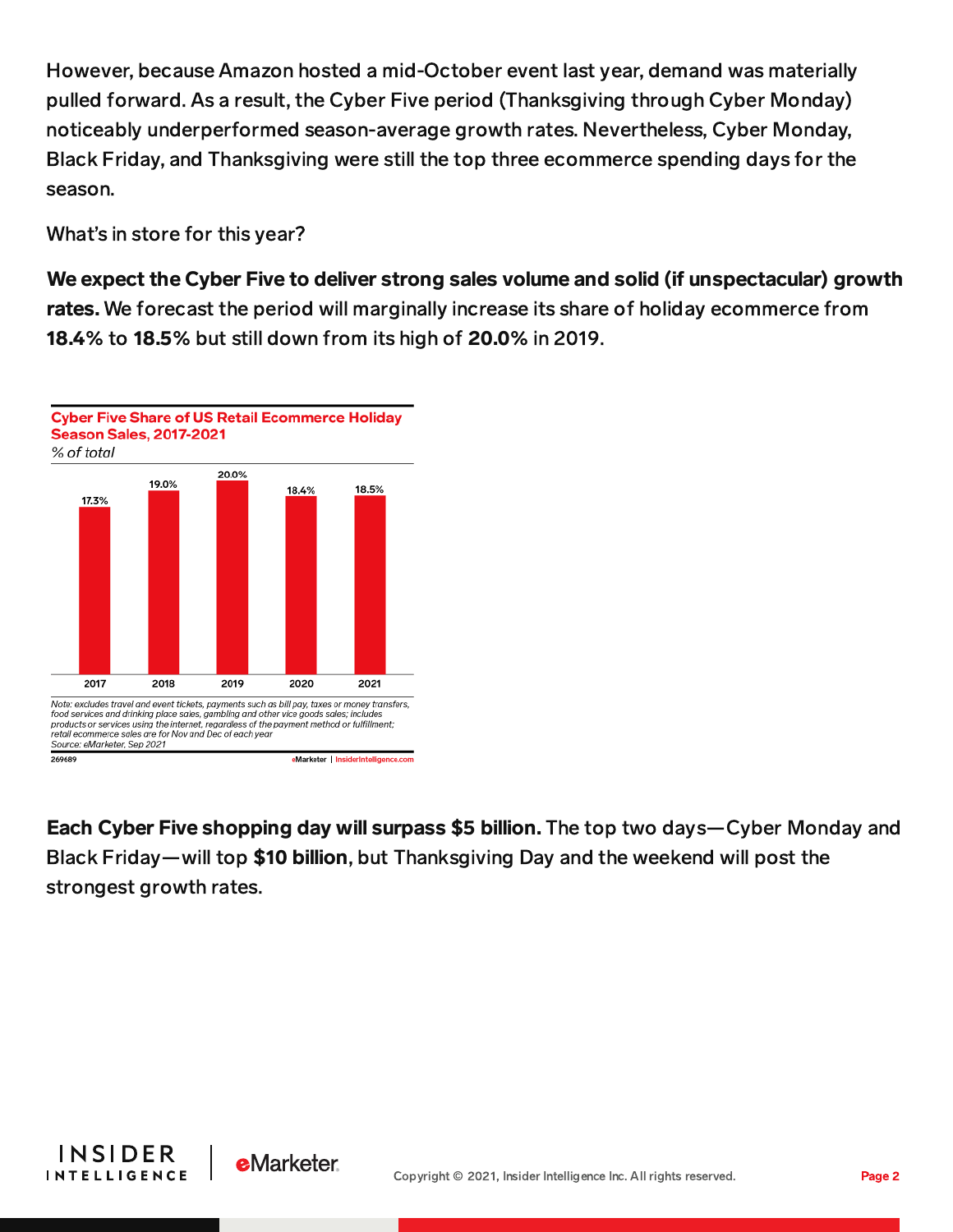## **US Cyber Five Retail Ecommerce Holiday Season** Sales, by Shopping Day, 2021

billions and % change vs. prior year



Thanksgiving 2021 will be the fastest gainer of the top three ecommerce shopping days. Key factors behind its expected ecommerce surge include the following:

- The rise of smartphone-driven **"**couch commerce.**"** Gathering on the couch to shop Black Friday deals on mobile devices has become an unofficial post-Thanksgiving meal tradition in recent years. Unlike the desktop ecommerce era when Thursday shopping meant scurrying o into another room, smartphones have given family members license to get a jump on Thanksgiving weekend shopping without being antisocial.
- Early Black Friday online promotions. Last year, retailers unleashed their Black Friday deals early in the week of Thanksgiving, and with travel constrained, many shoppers jumped on those deals on Monday, Tuesday, and Wednesday. Early deals are likely here to stay, but the resumption of holiday travel this year means there will be more shopping than buying in the days leading up to Thanksgiving.
- Brick-and-mortar stores going dark on Thanksgiving. A near universal shutdown of Thanksgiving Day doorbusters among brick-and-mortar retailers—led by Walmart, Target, Best Buy, and The Home Depot—will keep traditional Thursday evening shoppers at home. But still, they'll shop, and the purchases typically completed in-store will happen online.

Black Friday 2021 will be a brick-and-mortar bonanza. Following a year of strained in-person holiday shopping events and widespread store closures on Thanksgiving Day, consumers will hit the stores at a frenzied pace on Black Friday. Resumption of pre-pandemic shopping